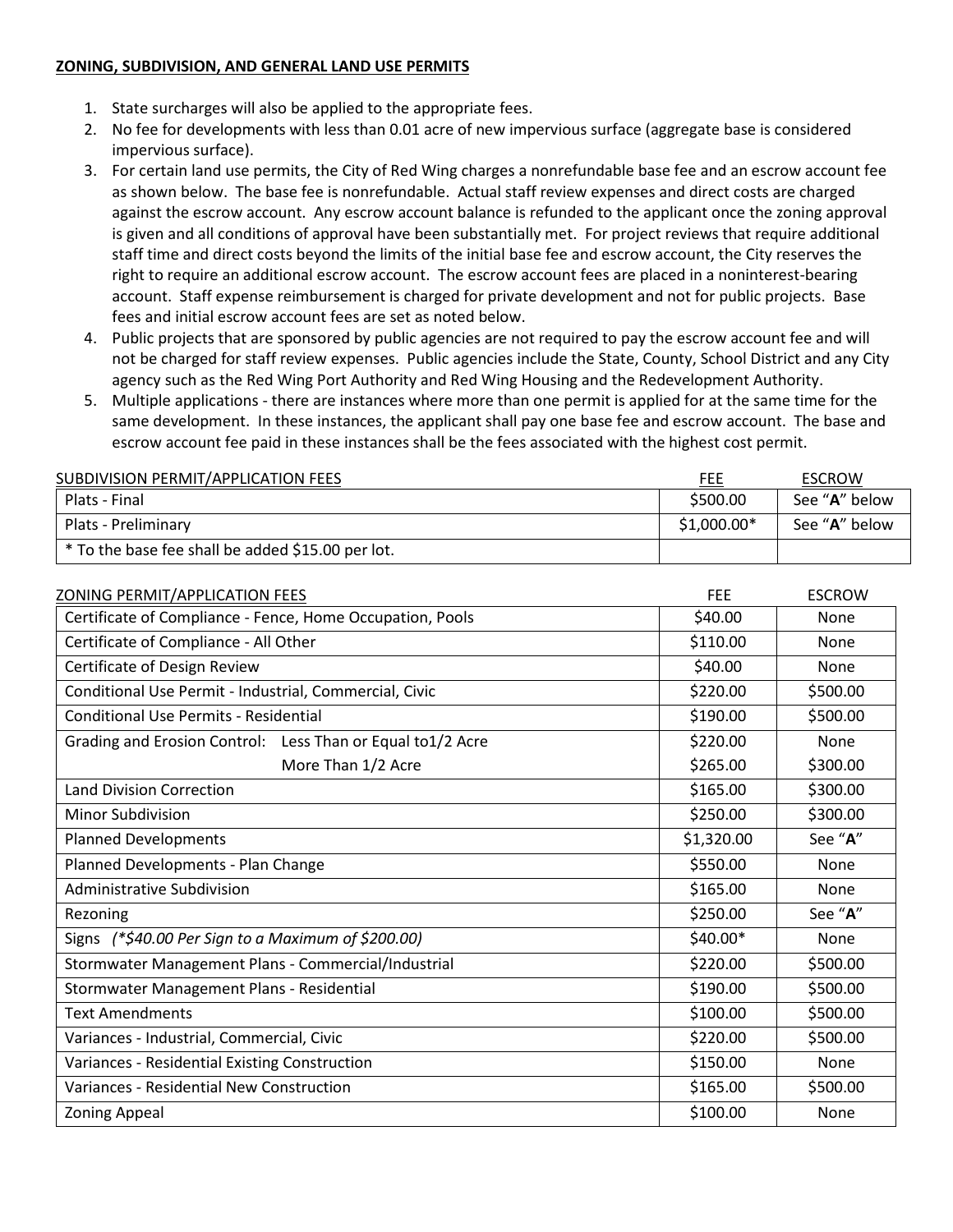| OTHER PERMIT/APPLICATION FEES                                                                | <b>FEE</b> | <b>ESCROW</b> |
|----------------------------------------------------------------------------------------------|------------|---------------|
| Additional Administrative Fee for Signs Installed Without a Permit as per Division 65-090 of | \$75.00    | None          |
| the Red Wing Zoning Code                                                                     |            |               |
| <b>Annexation Petitions</b>                                                                  | \$150.00   | See "B"       |
| Comprehensive Plan Amendment - Developer Initiated                                           | \$200.00   | See "B"       |
| <b>Environmental Assessments</b>                                                             | \$500.00   | \$1,500.00    |
| Environmental Assessments - Residential Historic Properties                                  | \$165.00   | None          |
| Heritage Preservation Design Review                                                          | \$50.00    | None          |
| Reinspection Fee as per Division 95-030 B) of the Red Wing Zoning Code                       | \$55.00    | None          |
| <b>Public Hearing Notice</b>                                                                 | \$125.00   | None          |

| $A = 0 - 10$ Acres: \$500.00 | $B = 0 - 10$ Acres:       | S <sub>0.00</sub> |
|------------------------------|---------------------------|-------------------|
| 10+ - 40 Acres: \$1,000.00   | 10+ - 40 Acres:           | \$500.00          |
| Over 40 Acres: \$1,500.00    | Over 40 Acres: \$1,000.00 |                   |

## FEES IN LIEU OF PARK LAND DEDICATION

Equivalent cash amounts for new subdivisions and planned development for recreational facilities are charged at the time building permits are issued and are as follows:

| Apartments & Townhouses                                           | \$225.00 per bedroom                     |
|-------------------------------------------------------------------|------------------------------------------|
| <b>Commercial and Industrial Subdivisions:</b>                    |                                          |
| Planned Industrial Development and Planned Commercial Development | \$1,450.00 per gross acre of development |
| Double-Family Dwelling                                            | \$500.00 per unit*                       |
| Single-Family Dwelling                                            | \$525.00 per unit*                       |

\* Planned Residential Development to be calculated based on per unit fees shown above.

Further Explanation -Residential Applicants shall include the following land uses:

- Single family, duplex, townhomes, apartments, boarding houses, garage projects, associated fences, residential pools
- Student housing, housing for the elderly
- Churches, convents, cemeteries
- Public non-commercial recreational uses, campgrounds, nature centers
- Agricultural uses, forestry
- School and day care (public and nonprofit)
- Group homes
- Home occupations
- Bed and Breakfast

## PROPERTY VACATION FEES - Filing Fee for Petition to Vacate:

| Easements                                                       | \$225.00 |  |
|-----------------------------------------------------------------|----------|--|
| Parks                                                           | \$425.00 |  |
| <b>Streets</b>                                                  | \$425.00 |  |
| (Includes publication and mailing of required notices, if any.) |          |  |

## RATES & CHARGES FOR PROJECT REVIEWS & REINSPECTIONS FOR THE REVIEW OF THE RATE RATE.

| City Attorney                      | Per City Attorney Contract |
|------------------------------------|----------------------------|
| Clerical                           | $$45.00*$                  |
| <b>Planning Director</b>           | \$80.00*                   |
| <b>Assistant Planning Director</b> | $$55.00*$                  |
| <b>Outside Consultants</b>         | Actual Costs **            |
| <b>Mailing Cost</b>                | Actual Costs **            |